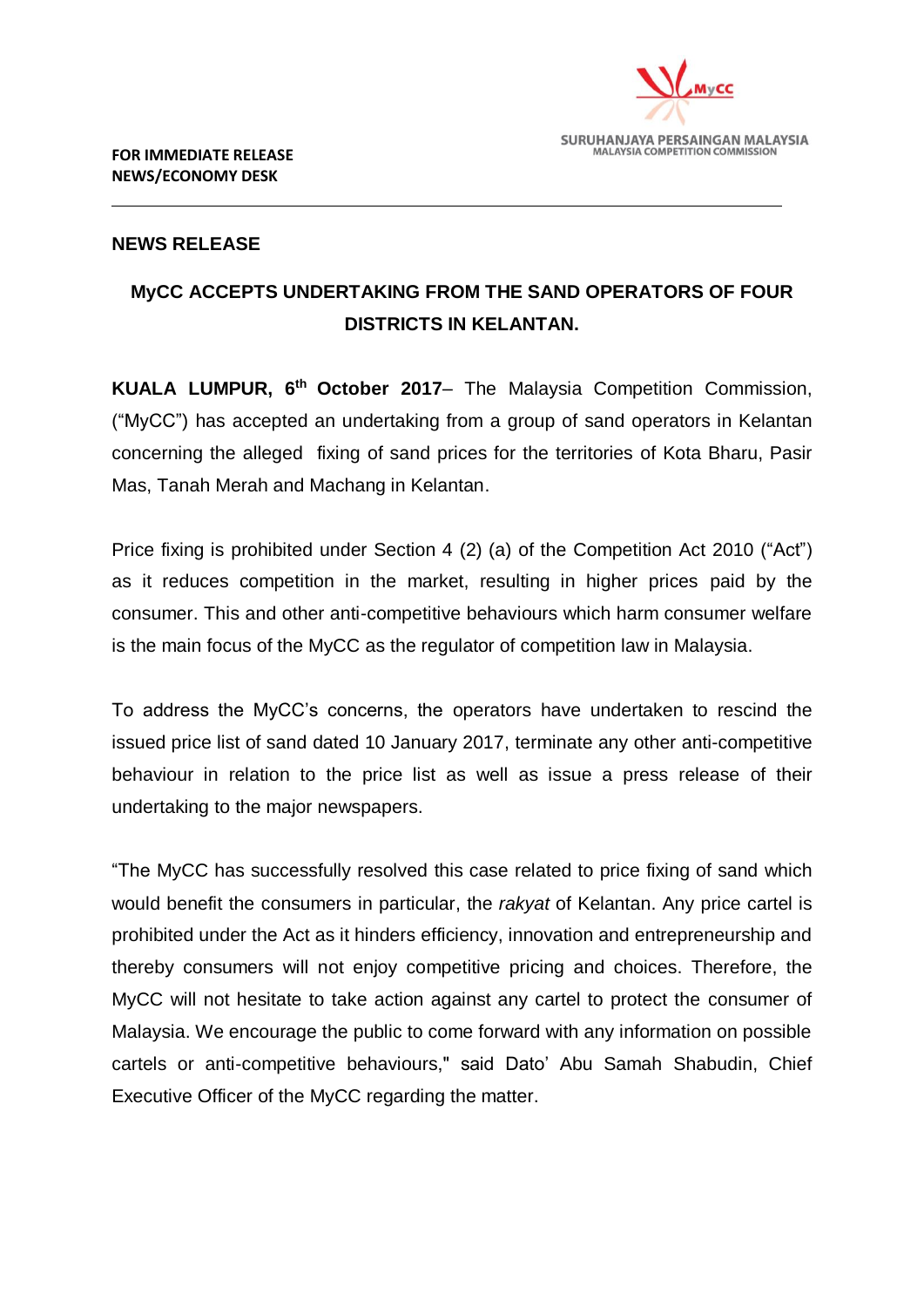

#### **FOR IMMEDIATE RELEASE NEWS/ECONOMY DESK**

The Undertakings are also available for public viewing on the MyCC website, [www.mycc.gov.my.](http://www.mycc.gov.my/) The press statement of the operators together with the undertaking are attached herewith as Appendix A.

--end--

**For media enquiries, please contact:**  Tel: +603 2273 2277 **Corporate Affairs Division Malaysia Competition Commission**

### **EDITOR'S NOTES:**

### **About Malaysia Competition Commission (MyCC)**

1. Established in June 2011, MyCC is an independent body responsible for enforcing the Competition Act 2010, which was implemented to create healthy competition which would in turn stimulate productivity and innovation, thus creating wider choices of products for consumers, with better quality, at reasonable prices. The Act applies to all commercial activities undertaken within and outside Malaysia that affect competition in the Malaysian market. It provides a regulatory framework including powers to investigate, adjudicate and impose penalties on the perpetrators of anti-competitive practices/ conduct under the competition laws. For more information on the Act and the MyCC's activities, log on to [www.mycc.gov.my.](http://www.mycc.gov.my/)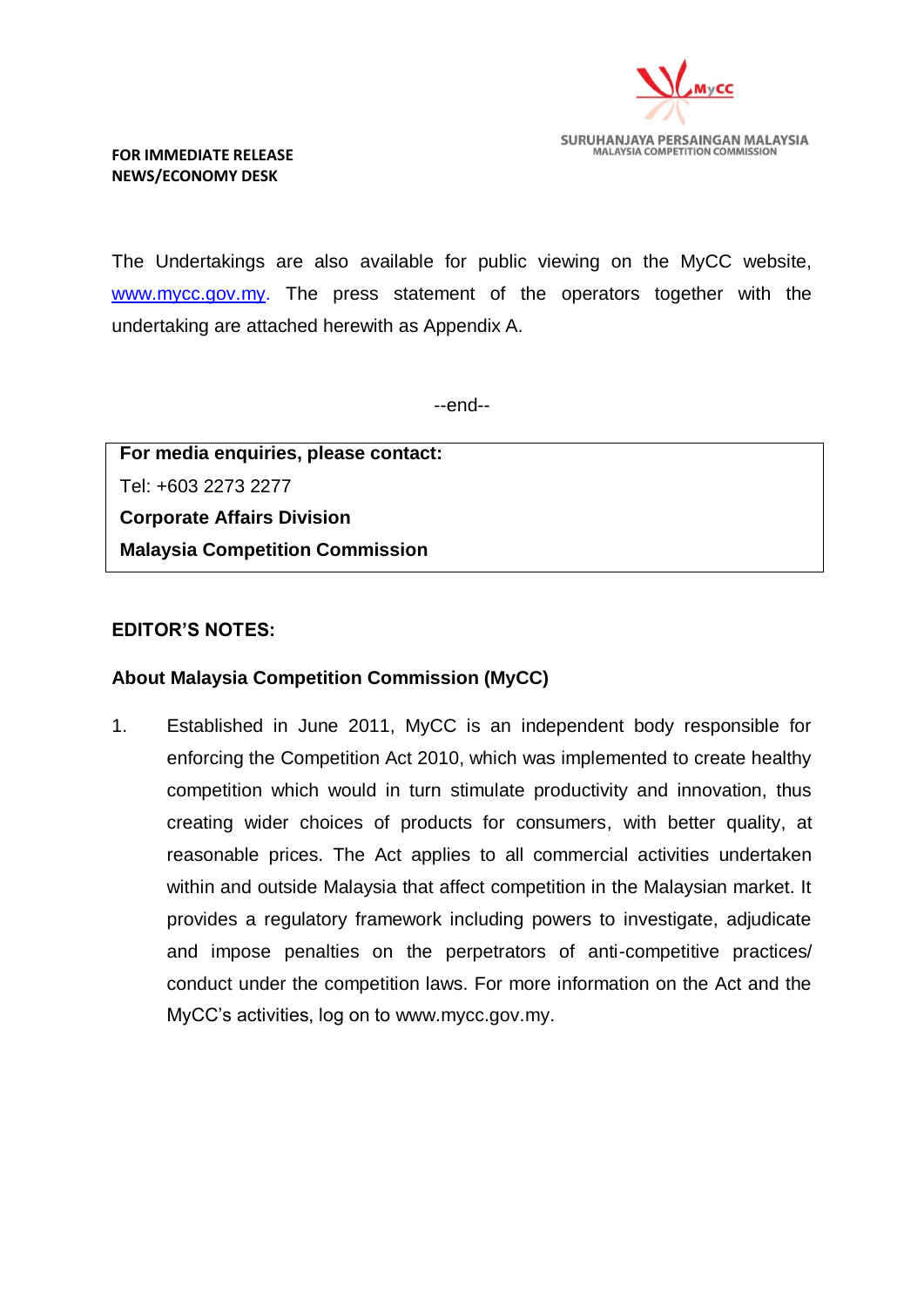

#### **Details of Section 43 of the Act: Power to accept undertaking**

2. The Act allows an enterprise to make legally binding undertaking without the need for a finding of an infringement by the MyCC. The MyCC has discretion whether to accept such undertaking and will take a number of factors into consideration when determining whether to accept the undertaking or not.

These factors include, but are not limited to, the gravity of the infringement; the level of genuine cooperation received from the enterprise in assisting the MyCC (also referred to as the Commission) with its investigation and whether accepting the undertaking will efficiently and effectively address the competition concerns.

The Commission's power to accept an undertaking are stated in section 43 of the Act, as follows:

*43. (1) The Commission may, subject to the conditions that the Commission may impose, accept from an enterprise an undertaking to do or refrain from doing anything as the Commission considers appropriate.*

*(2) If the Commission accepts an undertaking under subsection (1), the Commission shall, in relation to an infringement, close the investigation without making any finding of infringement and shall not impose a penalty on the enterprise.*

*(3) Any undertaking accepted by the Commission under this section shall be a document available for inspection by the public in a manner determined by the Commission.*

*(4) The provisions of any undertaking accepted by the Commission under this section shall be enforceable by the Commission as though those provisions had been set out in a decision given to the enterprise providing that undertaking pursuant to section 40.*